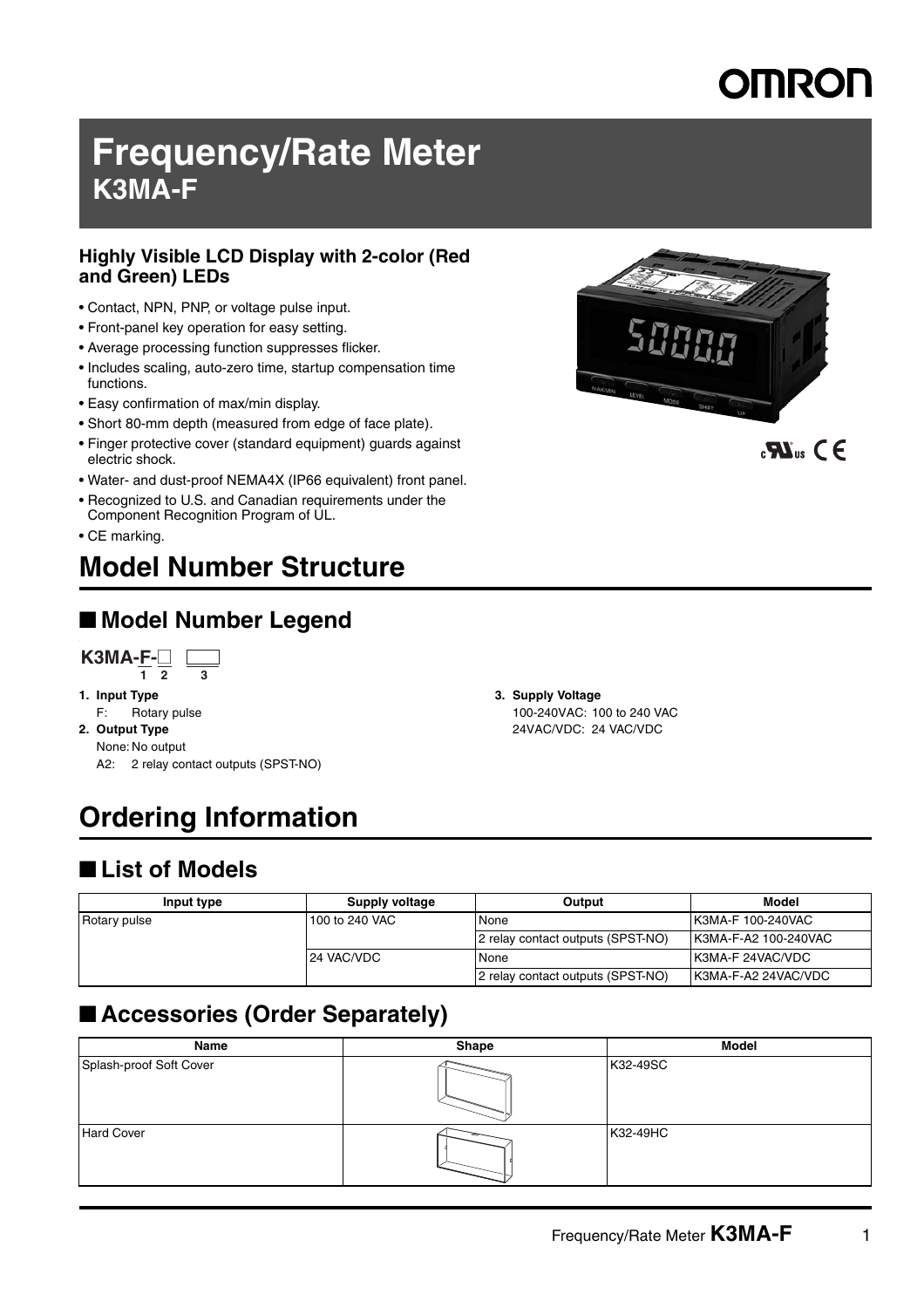# **Specifications**

# ■ **Ratings**

| <b>Model</b>                                     | K3MA-F 100-240VDC, K3MA-F-A2 100-240VAC                                                                                                                                                                                                                                                                                          |                                                                                                                                              | K3MA-F 24VAC/VDC, K3MA-F-A2 24VAC/VDC                                                                                                                                                                                                                                                                                 |  |  |
|--------------------------------------------------|----------------------------------------------------------------------------------------------------------------------------------------------------------------------------------------------------------------------------------------------------------------------------------------------------------------------------------|----------------------------------------------------------------------------------------------------------------------------------------------|-----------------------------------------------------------------------------------------------------------------------------------------------------------------------------------------------------------------------------------------------------------------------------------------------------------------------|--|--|
| Supply voltage                                   | 100 to 240 VAC                                                                                                                                                                                                                                                                                                                   |                                                                                                                                              | 24 VAC/VDC                                                                                                                                                                                                                                                                                                            |  |  |
| Operating voltage range                          | 85% to 110% of the rated supply voltage                                                                                                                                                                                                                                                                                          |                                                                                                                                              |                                                                                                                                                                                                                                                                                                                       |  |  |
| <b>Power consumption</b><br>(under maximum load) | 6 VA max.                                                                                                                                                                                                                                                                                                                        |                                                                                                                                              | 4.5 VA max. (24 VAC)<br>4.5 W max. (24 VDC)                                                                                                                                                                                                                                                                           |  |  |
| <b>Insulation resistance</b>                     | 20 $\text{M}\Omega$ min. (at 500 VDC) between external terminal and case.<br>Insulation provided between inputs, outputs, and power supply.                                                                                                                                                                                      |                                                                                                                                              |                                                                                                                                                                                                                                                                                                                       |  |  |
| Dielectric strength                              | 2.000 VAC for 1 min between external terminal and case.<br>Insulation provided between inputs, outputs, and power supply.                                                                                                                                                                                                        |                                                                                                                                              |                                                                                                                                                                                                                                                                                                                       |  |  |
| Noise immunity                                   | mon mode.<br>$\pm$ 1 µs, or 100 ns for square-wave noise with 1 ns.                                                                                                                                                                                                                                                              |                                                                                                                                              | $\pm$ 1,500 V on power supply terminals in normal or com- $\pm$ 480 V on power supply terminals in normal mode.<br>$\pm$ 1.500 V in common mode.<br>$\pm$ 1 µs, or 100 ns for square-wave noise with 1 ns.                                                                                                            |  |  |
| <b>Vibration resistance</b>                      | Vibration: 10 to 55 Hz, Acceleration: 50 m/s <sup>2</sup><br>5 min each in X, Y, and Z directions for 10 sweeps.                                                                                                                                                                                                                 |                                                                                                                                              |                                                                                                                                                                                                                                                                                                                       |  |  |
| <b>Shock resistance</b>                          | 150 m/s <sup>2</sup> (100 m/s <sup>2</sup> for relay contact outputs) 3 times each on 3 axes, 6 directions.                                                                                                                                                                                                                      |                                                                                                                                              |                                                                                                                                                                                                                                                                                                                       |  |  |
| <b>Ambient temperature</b>                       | Operating: $-10^{\circ}$ C to 55 $^{\circ}$ C (with no condensation or icing)<br>Storage: $-25^{\circ}$ C to 65 $^{\circ}$ C (with no condensation or icing)                                                                                                                                                                     |                                                                                                                                              |                                                                                                                                                                                                                                                                                                                       |  |  |
| Approved safety standards                        | UL3121-1, conforms to EN61010-1 (Pollution degree 2/overvoltage category II)<br>Conforms to VDE0106/P100 (finger protection)                                                                                                                                                                                                     |                                                                                                                                              |                                                                                                                                                                                                                                                                                                                       |  |  |
| <b>EMC</b>                                       | (EMI)<br><b>Emission Enclosure:</b><br><b>Emission AC Mains:</b><br>(EMS)<br>Immunity ESD:<br>Immunity RF-interference:<br>Electrical Fast Transient Noise:<br><b>Immunity Burst Noise:</b><br><b>Immunity Surge:</b><br>Immunity Conducted Disturbance: EN61000-4-6: 3 V (0.15 to 80 MHz)<br>Immunity Voltage Dip/Interrupting: | EN61326+A1<br>EN61326+A1 Industry<br>EN61000-4-4: 2 kV (power line)<br>1 kV line to line (I/O signal line)<br>EN61000-4-5: 1 kV (power line) | Industry<br>CISPR 11 Group 1 class A: CISRP16-1/-2<br>CISPR 11 Group 1 class A: CISRP16-1/-2<br>EN61000-4-2: 4 kV contact discharge<br>8 kV air discharge<br>EN61000-4-3: 10 V/m (amplitude-modulated, 80 MHz to 1 GHz)<br>2 kV line to ground (power line)<br>EN61000-4-11: 0.5 cycle, 0, 180°, 100% (rated voltage) |  |  |
| Weight                                           | Approx. 200 g                                                                                                                                                                                                                                                                                                                    |                                                                                                                                              |                                                                                                                                                                                                                                                                                                                       |  |  |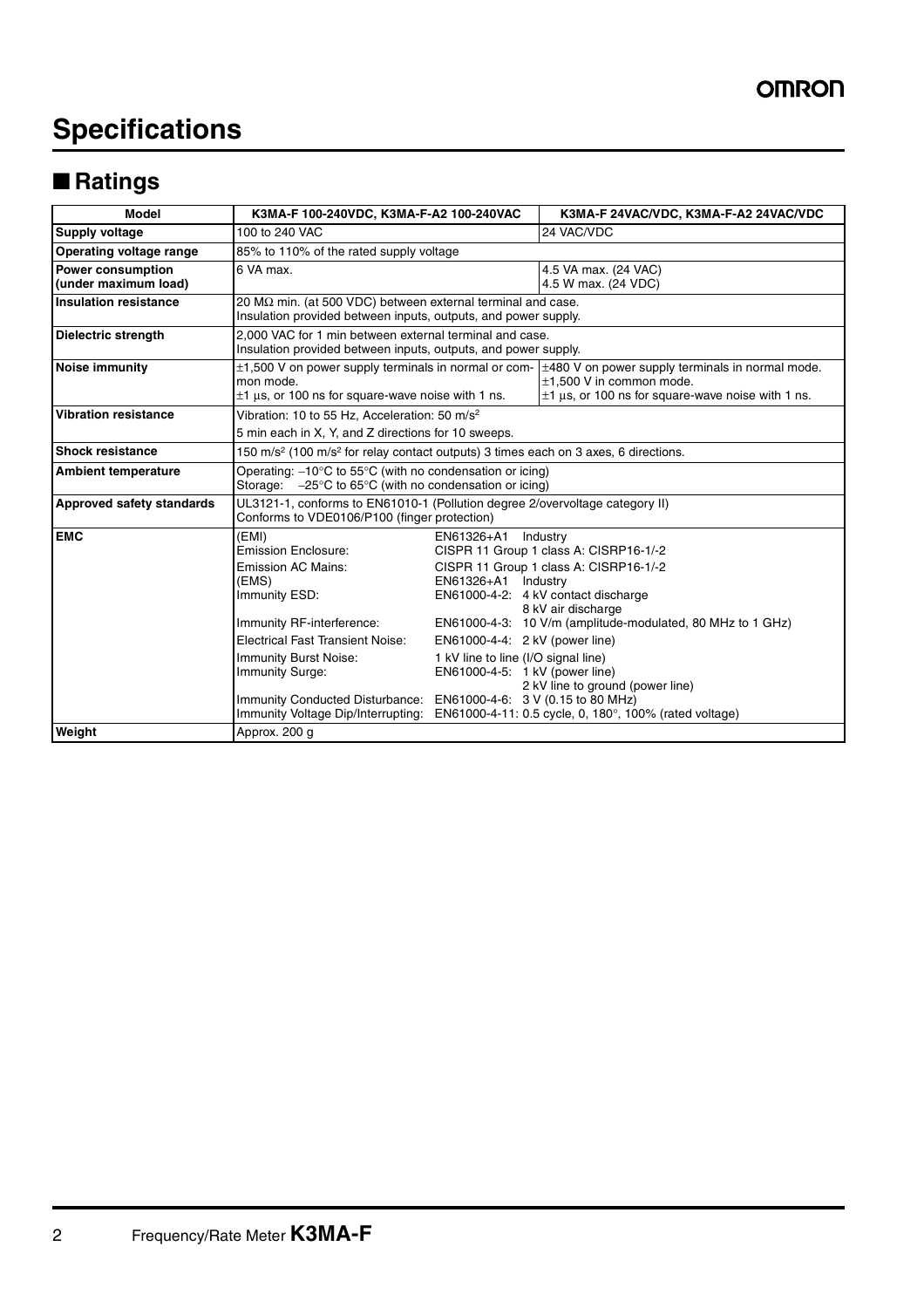# ■ **Characteristics**

| Input signal                 | No-voltage contact (30 Hz max., ON/OFF pulse width: 15 ms min.)<br>Voltage pulse (5 kHz max., ON/OFF pulse width: 90 µs min., ON voltage: 4.5 to 30 V/OFF voltage:<br>$0$ to $2$ V)                                                                                                                                                                 |  |  |  |
|------------------------------|-----------------------------------------------------------------------------------------------------------------------------------------------------------------------------------------------------------------------------------------------------------------------------------------------------------------------------------------------------|--|--|--|
|                              | Open collector (5 kHz max., ON/OFF pulse width 90 us min.)                                                                                                                                                                                                                                                                                          |  |  |  |
|                              | <b>Connectable Sensors</b>                                                                                                                                                                                                                                                                                                                          |  |  |  |
|                              | ON residual voltage:<br>2.5 V max.<br>OFF leakage current: 0.1 mA max.                                                                                                                                                                                                                                                                              |  |  |  |
|                              | Load current:<br>Must have switching capacity of 15 mA min.<br>Must be able to dependably switch a load current of 5 mA max.                                                                                                                                                                                                                        |  |  |  |
| <b>Measuring accuracy</b>    | $\pm$ 0.1%FS $\pm$ 1 digit (at 23 $\pm$ 5°C)                                                                                                                                                                                                                                                                                                        |  |  |  |
| <b>Measurement method</b>    | Cycle measurement                                                                                                                                                                                                                                                                                                                                   |  |  |  |
| Max. displayed digits        | 5 digits (-19999 to 99999)                                                                                                                                                                                                                                                                                                                          |  |  |  |
| <b>Display</b>               | 7-segment digital display, Character height: 14.2 mm                                                                                                                                                                                                                                                                                                |  |  |  |
| <b>Polarity display</b>      | "-" is displayed automatically with a negative input signal.                                                                                                                                                                                                                                                                                        |  |  |  |
| Zero display                 | Leading zeros are not displayed.                                                                                                                                                                                                                                                                                                                    |  |  |  |
| <b>Scaling function</b>      | Programmable with front-panel key inputs (range of display: -19999 to 99999).<br>The decimal point position can be set as desired.                                                                                                                                                                                                                  |  |  |  |
| <b>Hold function</b>         | Max hold (maximum value), Min hold (minimum value)                                                                                                                                                                                                                                                                                                  |  |  |  |
| <b>Hysteresis setting</b>    | Programmable with front-panel key inputs (0001 to 9999).                                                                                                                                                                                                                                                                                            |  |  |  |
| <b>Other functions</b>       | Scaling teach function<br>Display color change (green (red), green, red (green), red)<br>OUT type change (upper limit, lower limit, upper/lower limit)<br>Average processing (simple average OFF/2/4/8 operations)<br>Auto-zero time<br>Startup compensation time<br>Setting change lockout<br>Parameter initialization<br>Display auto-return time |  |  |  |
| <b>Output</b>                | Relays: 2 SPST-NO                                                                                                                                                                                                                                                                                                                                   |  |  |  |
| Delay in comparative outputs | 750 ms max.                                                                                                                                                                                                                                                                                                                                         |  |  |  |
| Degree of protection         | Front panel: NEMA4X for indoor use (equivalent to IP66)<br>Rear case: IEC standard IP20<br>Terminals: IEC standard IP00 + finger protection (VDE0106/100)                                                                                                                                                                                           |  |  |  |
| <b>Memory protection</b>     | Non-volatile memory (EEPROM) (possible to rewrite 100,000 times)                                                                                                                                                                                                                                                                                    |  |  |  |

# ■ **Measuring Ranges**

### **No-voltage Contact/Open Collector Inputs**

| Input                                                                    | <b>Measuring range</b> | <b>Measuring accuracy</b>                                                   | Displayable range                          |
|--------------------------------------------------------------------------|------------------------|-----------------------------------------------------------------------------|--------------------------------------------|
| No-voltage contact (30 Hz max.) with<br>ON/OFF pulse width of 15 ms min. | 10.05 to 30.00 Hz      | $\pm$ 0.1% FS $\pm$ 1 digit max.<br>$(\text{at }23 \pm 5^{\circ} \text{C})$ | -19999 to 99999<br>(with scaling function) |
| Open collector (5 kHz max.) with<br>ON/OFF pulse width of 90 us min.     | 0 to 5 kHz             |                                                                             |                                            |

# ■ **Input/Output Ratings**

### **Relay Contact Output**

| Item                                                                    | Resistive load ( $cos\phi = 1$ )                                         | Inductive load ( $cos\phi = 0.4$ , L/R = 7 ms) |  |  |  |
|-------------------------------------------------------------------------|--------------------------------------------------------------------------|------------------------------------------------|--|--|--|
| <b>Rated load (UL ratings)</b>                                          | 5 A at 250 VAC, 5 A at 30 VDC                                            | 1.5 A at 250 VAC, 1.5 A at 30 VDC              |  |  |  |
| <b>Rated carry current</b>                                              | 5 A max. (at COM terminal)                                               |                                                |  |  |  |
| Max. contact voltage                                                    | 250 VAC, 150 VDC                                                         |                                                |  |  |  |
| Max. contact current                                                    | 5 A (at COM terminal)                                                    |                                                |  |  |  |
| Max. switching capacity                                                 | 1,250 VA, 150 W                                                          | 250 VA, 30 W                                   |  |  |  |
| Min. permissible load<br>(P level, reference value)                     | 10 mA at 5 VDC                                                           |                                                |  |  |  |
| <b>Mechanical life</b>                                                  | 5,000,000 times min. (at a switching frequency of 1,200 times/min)       |                                                |  |  |  |
| <b>Electrical life</b><br>(at an ambient temperature of $20^{\circ}$ C) | 100,000 times min. (at a rated load switching frequency of 10 times/min) |                                                |  |  |  |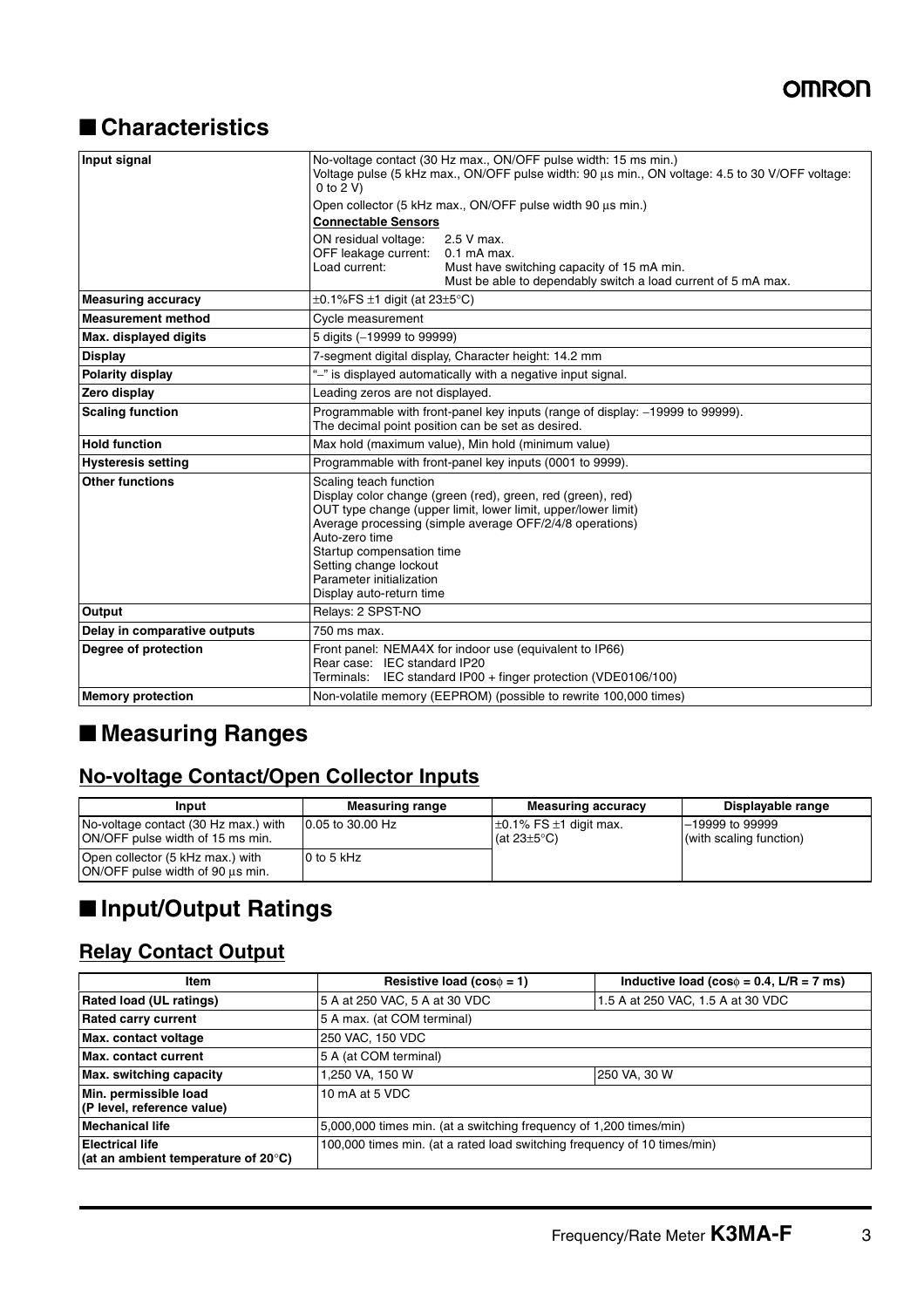# **Connections**

# ■ **Terminal Arrangement**



External power supply



**Note:** Refer to *Input Circuits* on page 5.

| <b>Terminal No.</b>                      | <b>Name</b>                  | <b>Description</b>                      |  |
|------------------------------------------|------------------------------|-----------------------------------------|--|
| (A1)<br>A2                               | Operation power              | Connects the operation power supply.    |  |
| $\widehat{[\mathsf{E4}})$<br>(E5<br>(E6) | Pulse input                  | No-voltage contact/open collector input |  |
| $(F_1)$<br>(E2)<br>(E3                   | Outputs                      | Outputs the relay outputs.              |  |
| $\widehat{B6}$<br>(B5)                   | <b>External power supply</b> | Use as the power supply for sensors.    |  |

# ■ **Block Diagram**



**Note:** Relay output models only.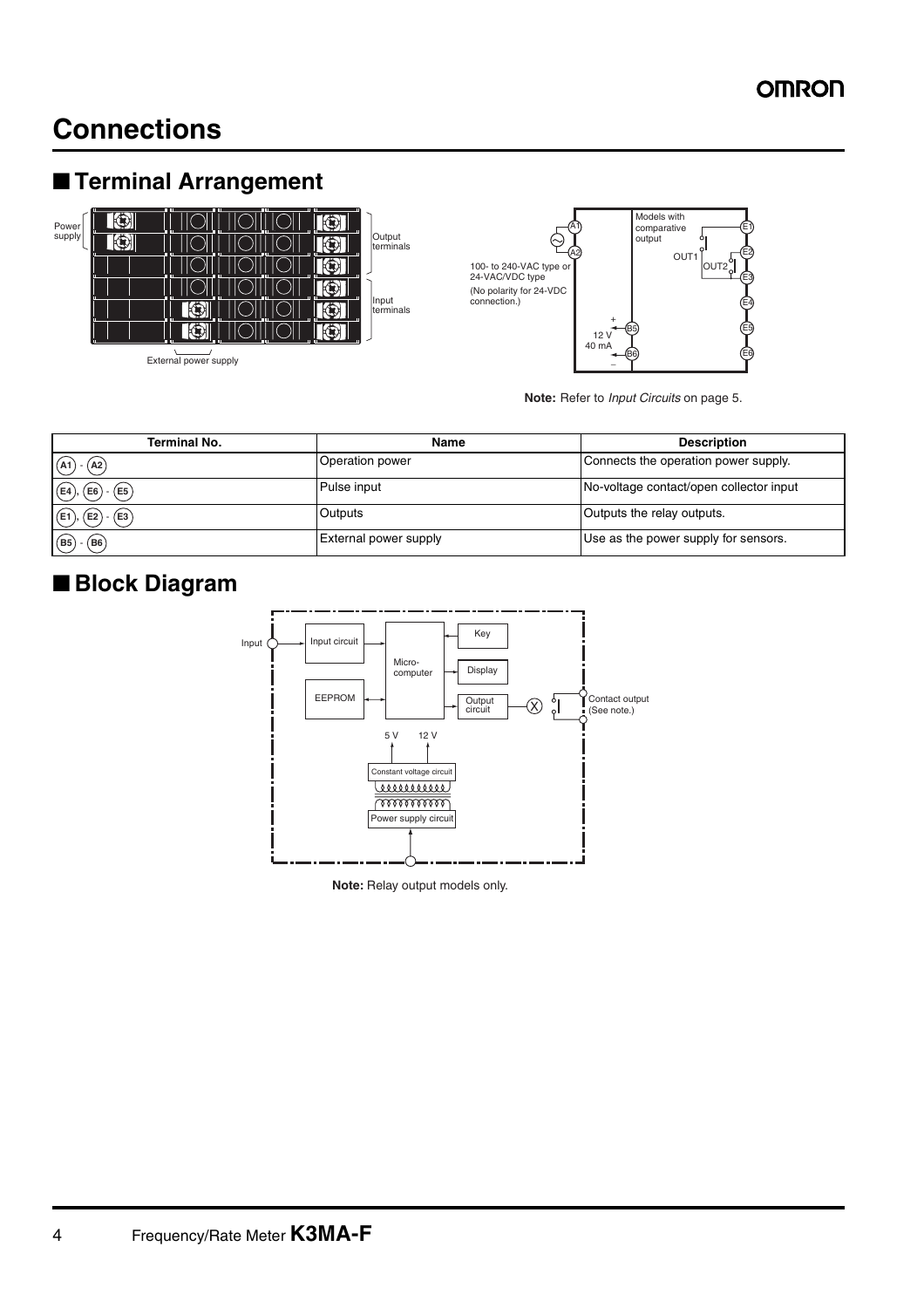# ■ **Input Circuits**

# **Pulse Input**

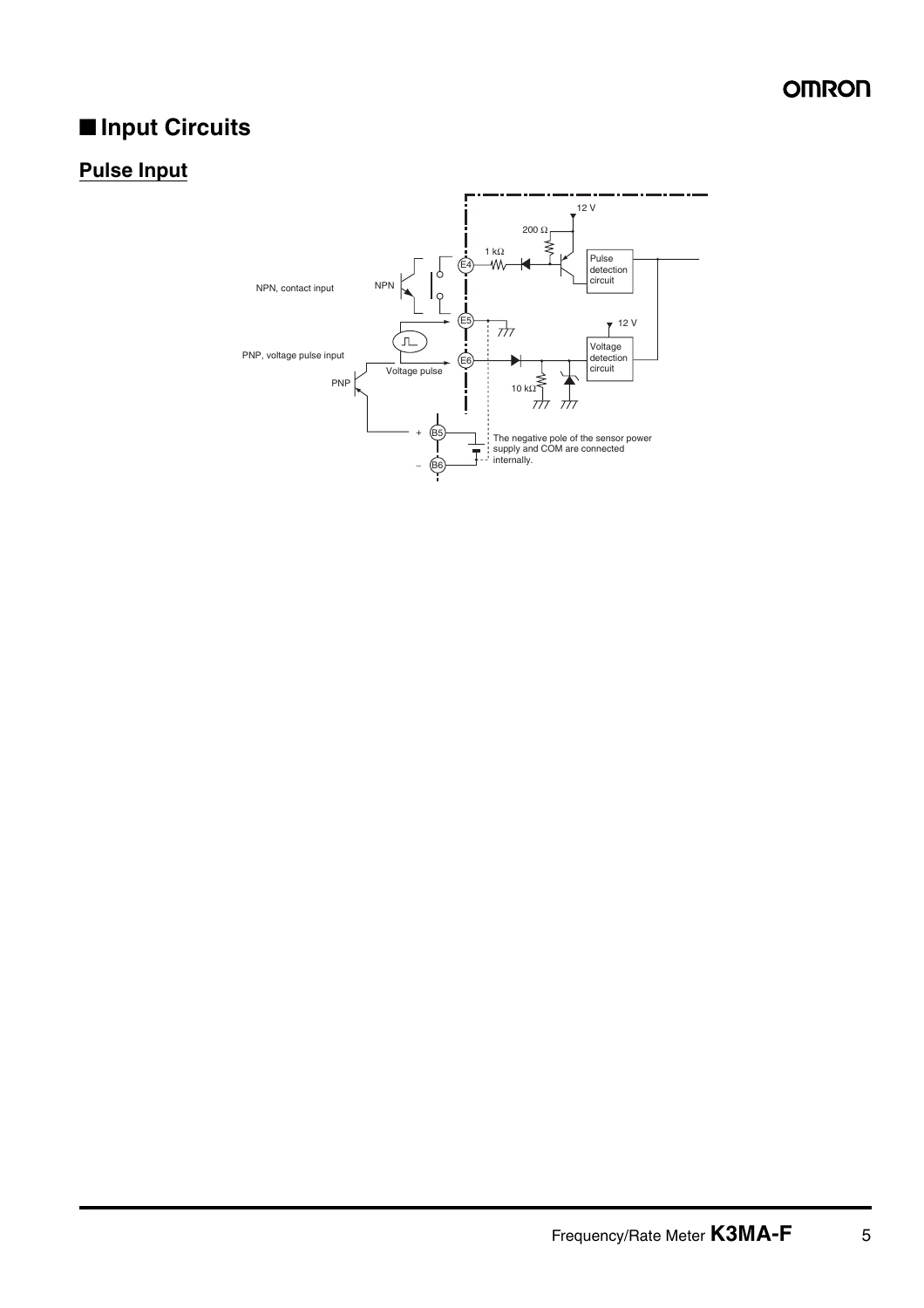# **Operation**

# ■ Main Functions

### **Input Types and Ranges**

| <b>Frequency range</b><br>(setting parameter) | <b>Function</b>             | Input range (setting parameters) |      | Setting range                                                                         |
|-----------------------------------------------|-----------------------------|----------------------------------|------|---------------------------------------------------------------------------------------|
| Pulse frequency selection                     | Selects pulse input signal. | 0.05 to 30.00 Hz                 | (30) | Displayable from -19999 to 99999                                                      |
| $(P-F-E)$                                     |                             | $0$ to 5 kHz                     | (5P) | with scaling function.<br>The position of the decimal point<br>can be set as desired. |

### **Pulse Frequency Selection**

| <b>Parameter</b> | <b>Setting value</b> | Meaning                               |
|------------------|----------------------|---------------------------------------|
| $P$ - $F$ $F$    |                      | 0.05 to 30.00 Hz<br>measurement range |
|                  | $5\mu$               | 0 to 5 kHz measure-<br>ment range     |

**Note:** The default value is "0 to 5 kHz  $(5<sup>\mu</sup>)$ ."

### **Scaling**

When the desired display value is set for a corresponding input, the value will be displayed on a line between two points determining the zero point.

| <b>Parameter</b> | Setting value     | Meaning                      | <b>Parameter</b> | Setting value | Meaning                                 |
|------------------|-------------------|------------------------------|------------------|---------------|-----------------------------------------|
| LnP              | <i>0</i> to 99999 | Input value for $d5P$        | .dP              | 0.0000        | Display four digits after de            |
| <b>IdSP</b>      | - 19999 to 99999  | <b>Display value for CnP</b> |                  | 00.000        | Display three digits after of           |
|                  |                   |                              |                  |               | .<br>$\sim$ $\sim$ $\sim$ $\sim$ $\sim$ |

| <b>Parameter</b> | <b>Setting value</b> | <b>Meaning</b>                | Parameter | <b>Setting value</b> | Meaning                                  |
|------------------|----------------------|-------------------------------|-----------|----------------------|------------------------------------------|
| ⊑nP∶             | <i>Q</i> to 99999    | Input value for $d5P$         | . dP      | 0.0000               | Display four digits after decimal point  |
| 8P ה             | - 19999 to 99999     | Display value for $\bar{L}nP$ |           | 00.000               | Display three digits after decimal point |
|                  |                      |                               |           | 000.00               | Display two digits after decimal point   |
|                  |                      |                               |           | 0000.0               | Display one digit after decimal point    |
|                  |                      |                               |           | 99999                | No decimal point                         |



- When displaying the decimal point, consider the number of digits to follow the decimal point prior to setting the scaling display value.
- If  $P$ - $F$ - $E$  is set to 30, the initial setting for the decimal display will be 000.00.



Instead of setting by inputting with the  $\circledast$  Up Key and  $\circledast$  Shift Key, current values can be input as scaling input values for teaching. This is useful for making settings while checking the operation status of the K3MA-F.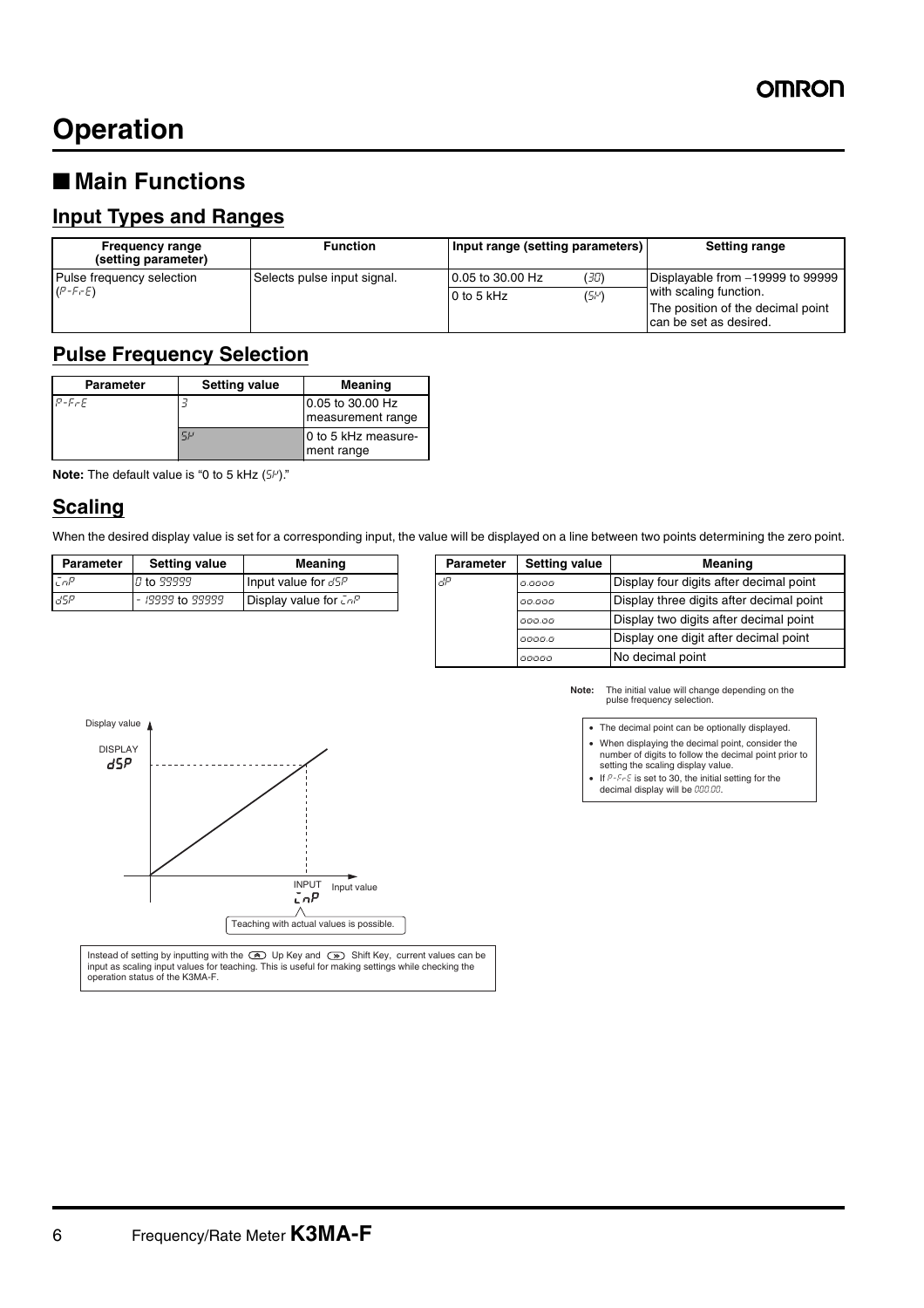### **Convenient Functions**

#### Scaling Teach

The parameter ( $\bar{\mu}nP$ ) for the K3MA-F's initial setting level can be set using actual input values with the teaching function. After displaying the parameter, the actual input settings can be made with the following operation.



### **OUT Types (Comparative Output Models Only)**

OUT 1 and OUT 2 can be set to operate in one of the three following modes in accordance with the compared values:

- **•** Upper limit (High Acting):
- The output is turned ON when the measurement value is greater than its set value.
- **•** Lower limit (Low Acting):
- The output is turned ON when the measurement value is less than its set value.
- **•** Upper and lower limits (Outside Band Acting):
	- An upper limit (H set value) and lower limit (L set value) can be set independently.

The output is turned ON when the measurement value is greater than upper-limit set value or less than the lower-limit set value.

#### **Upper Limit (High Acting)**

### **Lower Limit (Low Acting) Upper and Lower Limits**







The three types of output operations shown above can be combined as desired. The following are examples of possible combinations.

#### **Upper Limit 2-stage Output**







### **Parameter Initialization**

This function returns all of the parameters to their initial values.

| <b>Parameter</b> | <b>Setting value</b> | Meaning                          |
|------------------|----------------------|----------------------------------|
| LOLE             | āFf                  |                                  |
|                  | on                   | Initializes all parame-<br>ters. |

Use this to reset the K3MA-F after returning it to its factory-set condition.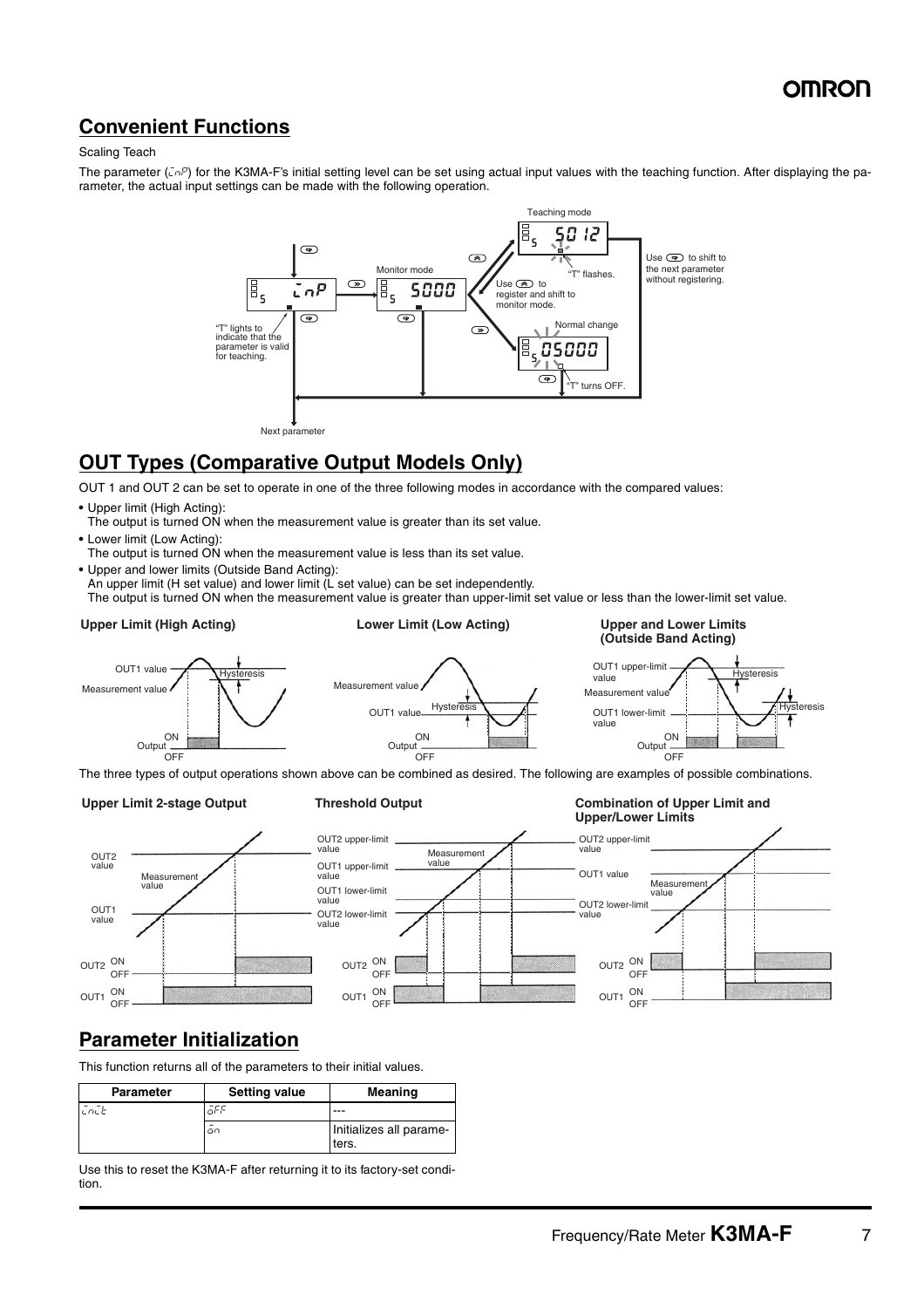### **Average Processing**

Average processing stabilizes the display by minimizing any pulsating or flicker caused by fluctuations in the pulse width of sensor input or by eccentricity in rotating shafts.



### **Hysteresis (Comparative Output Models Only)**

The hysteresis of comparative outputs can be set to prevent chattering in the output when the measurement value fluctuates finely near the OUT value.





### **Auto-zero Time**

This function sets the time for the display to return to zero when input pulses stop. Set the time longer than the expected input pulse cycle (the interval between one input pulse and the next). Proper measurement is not possible if the time is set shorter than the input pulse cycle.

### **Startup Compensation Time**

The startup compensation time cancels measurement for a predetermined time when turning power ON, to prevent unwanted output due to temporary input fluctuations.



### **Changing the Display Color**

The color of the value displayed can be set to either red or green. For comparative output models, the display color can be set to change from green to red, or from red to green, according to the status of the comparison criterion.



### **Display Auto-return Time**

This function automatically returns the display to the operation level's current value if no keys are pressed for a preset time (called the display auto-return time).

### **Move-to-Protect-Level Time**

The time required to shift to the protect level can be set as desired.

### **MAX/MIN Display**

The maximum and minimum measurement (display) values from the time the power is turned ON until the current time can be stored and displayed. This is useful, for example, when measuring the maximum value.

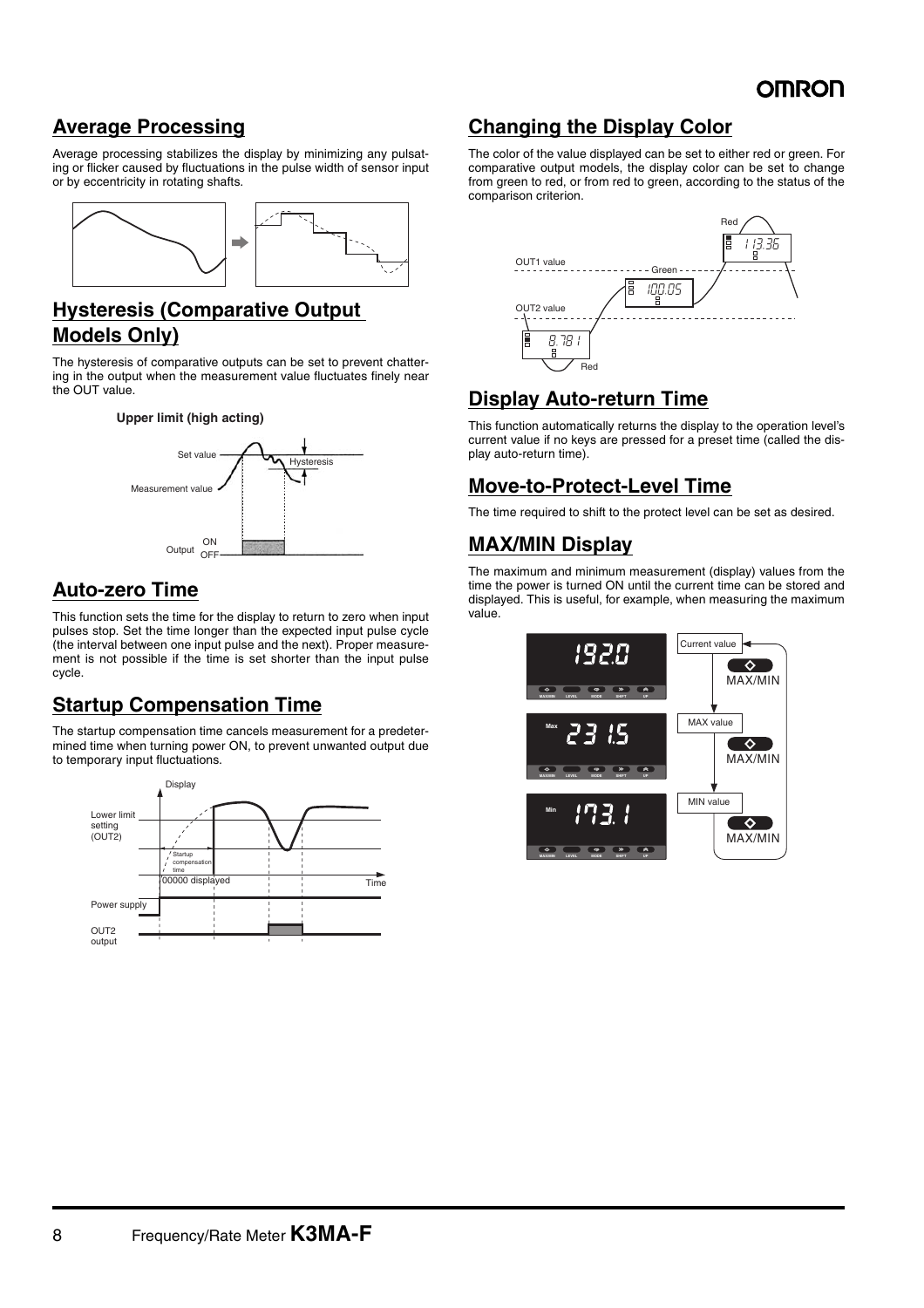# **Nomenclature**



| Name                     |           | <b>Functions</b>                                                                                                     |  |  |
|--------------------------|-----------|----------------------------------------------------------------------------------------------------------------------|--|--|
| 1. Main indicator        |           | Displays current values, parameters, and set values.                                                                 |  |  |
| 2. Opera-                |           | Lit when output 1 is ON.                                                                                             |  |  |
| tion indica- $\boxed{2}$ |           | Lit when output 2 is ON.                                                                                             |  |  |
| tors                     | <b>SV</b> | Lit when a set value is being displayed or changed.                                                                  |  |  |
|                          | Max       | Lit when the main indicator is showing the MAX value.                                                                |  |  |
|                          | Min       | Lit when the main indicator is showing the MIN value.                                                                |  |  |
|                          |           | Lit when the teaching function is operable. Blinks while the teaching function is operating.                         |  |  |
| 3. Level indicator       |           | Displays the current level that the K3MA-F is in. (See below for details.)                                           |  |  |
| 4. MAX/MIN Key           |           | Used to display the MAX and MIN values when a measurement value is being displayed.                                  |  |  |
| 5. Level Key             |           | Used to change the level.                                                                                            |  |  |
| 6. Mode Key              |           | Used to allow the main indicator to indicate parameters sequentially.                                                |  |  |
| 7. Shift Key             |           | Used to enable a set value to be changed. When changing a set value, this key is used to move along the digits.      |  |  |
| 8. Up Key                |           | Used to change a set value. Used to set or clear a forced-zero function when a measurement value is being displayed. |  |  |
|                          |           |                                                                                                                      |  |  |

| <b>Level indicator</b> | Level                     |  |
|------------------------|---------------------------|--|
| $\Box$                 | Protect                   |  |
| Not lit                | Operation                 |  |
|                        | Initial setting           |  |
|                        | Advanced-function setting |  |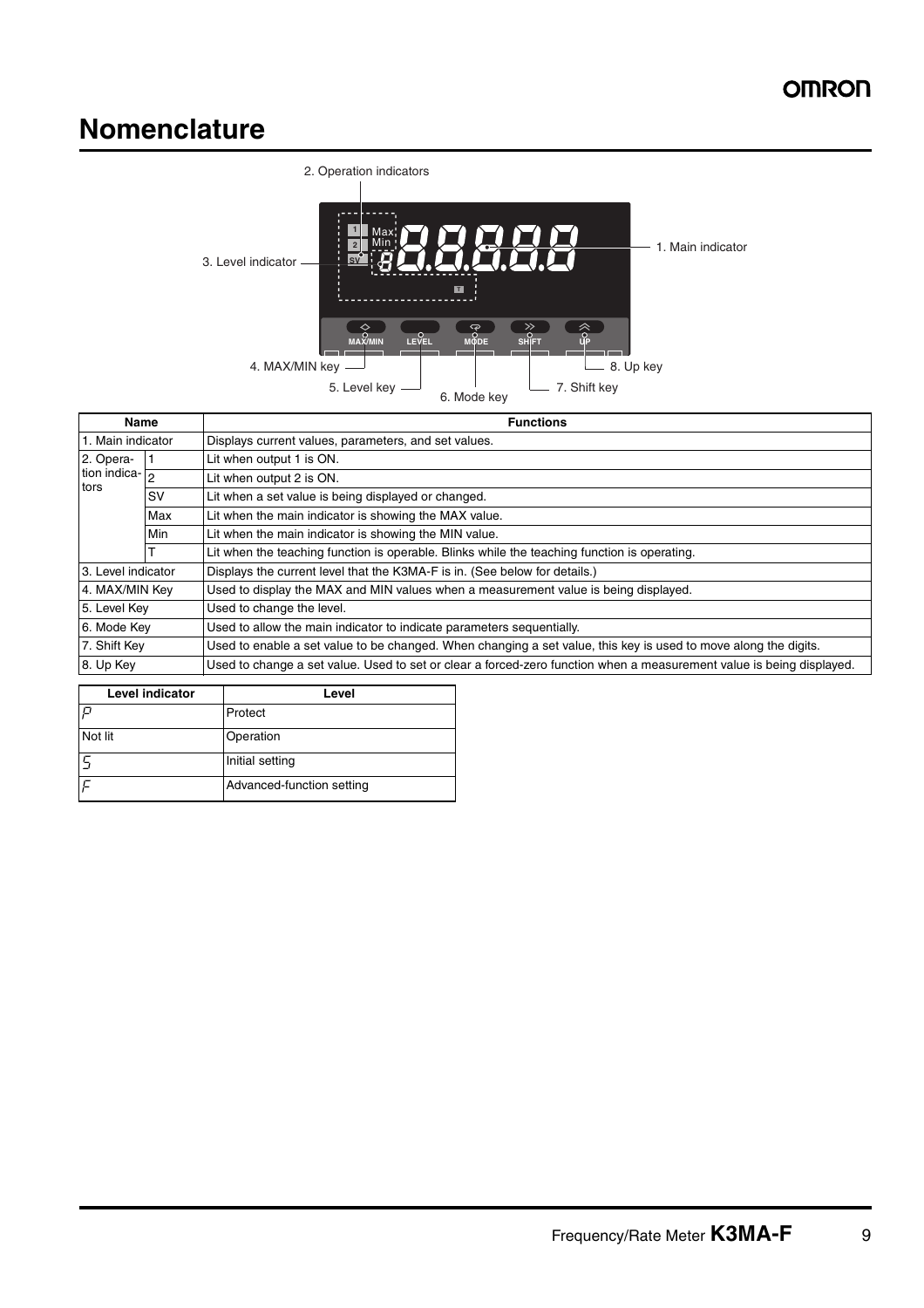# **Dimensions**



# **Application Examples**

**Displaying conveyor belt feed speed**

 $Prove$ 

- Monitoring line speed for a reflow fur nace
- Displaying feed speed for food process ing, conveying, sintering

### **Monitoring the rotations of a mixer or churner**



- Mixers for resin molding
- Powdering/pelleting machines, centrifu-<br>gal separators

### **Displaying the monitor output from an inverter as rotations or line speed**



**Note:** If the monitor output from the inverter is analog, such as 0 to 10 V, use the K3MA-J.

- Monitoring conveyor speed
- Machining equipment (grinders, polish ers)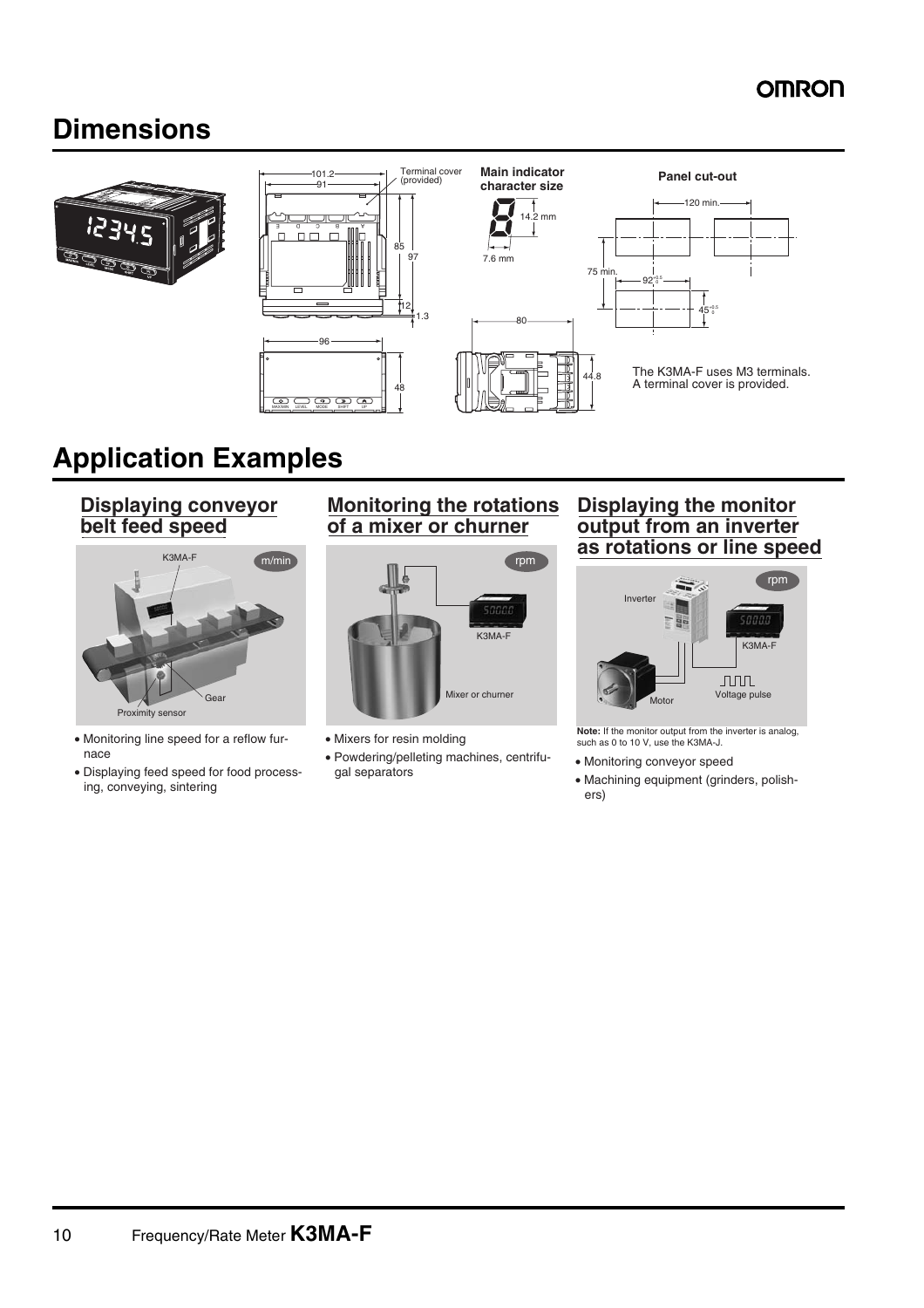# **Installation**

- **1.** Insert the K3MA-F into the panel cut-out hole.
- **2.** For a waterproof installation, insert the rubber gasket onto the body of the K3MA-F.



**3.** Fit the adaptor into the grooves on the left and right sides of the rear case, then push it until it contacts the panel to secure the K3MA-F.



# ■ **Wiring Precautions**

- **•** Use crimp terminals.
- **•** Tighten the terminal screws to a torque of approximately 0.5 N⋅m.
- **•** To avoid the influence of noise, route signal lines and power lines separately.

# ■ **Wiring**

**•** Use the following M3 crimp terminals.



# ■ **Unit Labels (Provided)**

**•** The unit labels are not attached to the K3MA-F. Select the desired labels from the provided sheet.



**Note:** For scales and gauges, use the unit labels that are specified by the relevant laws or regulations.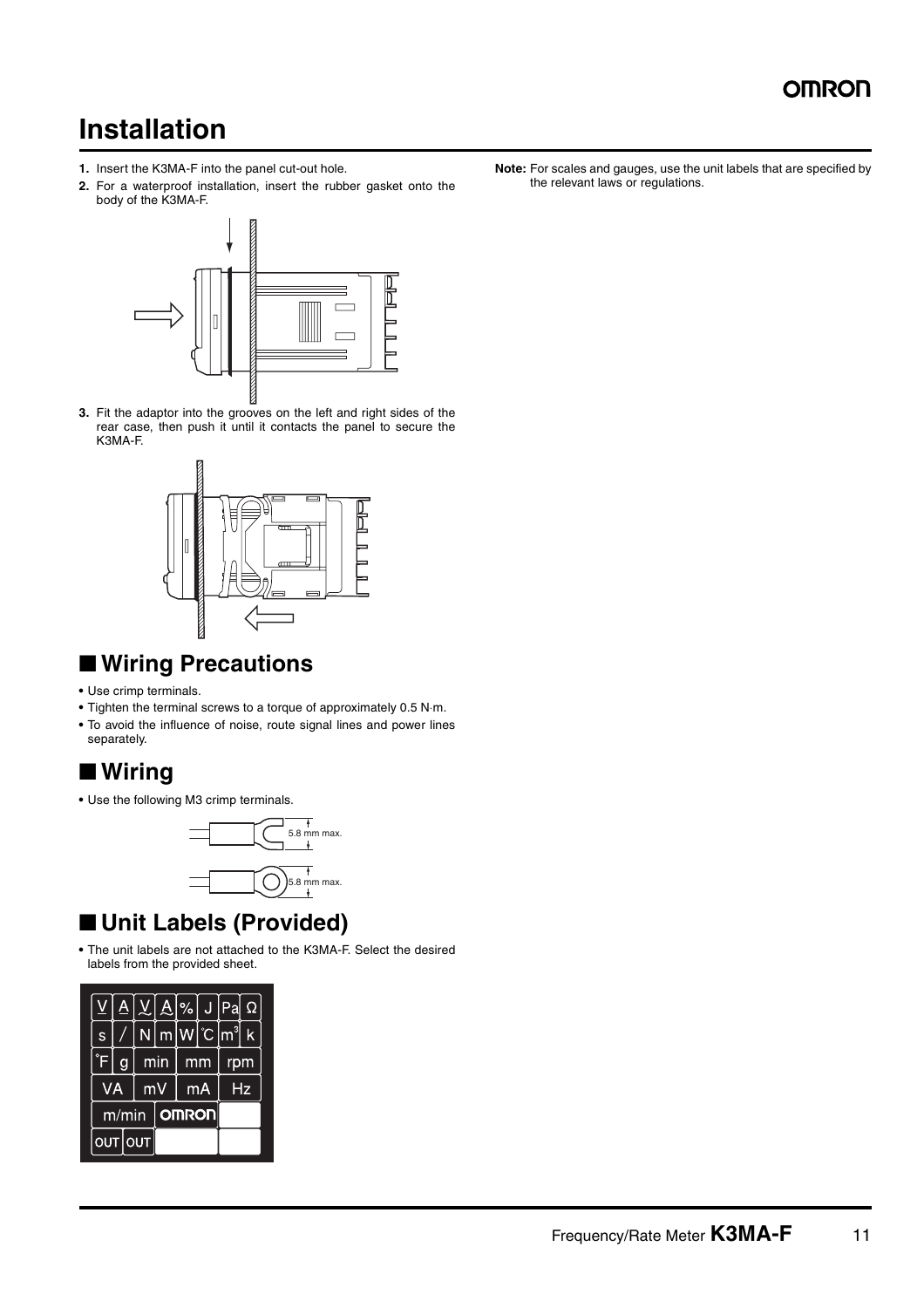# **Precautions**

#### – ⁄∳∖WARNING

Do not touch any of the terminals while the power is being supplied. Doing so may result in electric shock.

#### ⁄ !∖ Caution

Do not disassemble the product or touch the internal components of the product while the power is being supplied. Doing so may result in electric shock.

#### $\sqrt{N}$  Caution

Do not allow metal objects or wire cuttings to enter the product. Doing so may result in electric shock, fire, or malfunction.

#### $\sqrt{!}$  Caution

Perform correct settings for the product according to the control application. Failure to do so may cause unexpected operation, resulting in damage to the product or injury.

#### $\sqrt{!}$  Caution

Take safety measures, such as installing a separate monitoring system, to ensure safety even if the product fails. Product failure may prevent comparative outputs from being generated, resulting in serious accidents.

Observe the following precautions to ensure safety.

- **1.** Maintain the power supply voltage within the range specified in the specifications.
- **2.** Maintain the load within the ratings specified in the specifications.
- **3.** Check each terminal for correct number and polarity before connecting it. Incorrect or reverse connections may damage or burn out internal components in the product.
- **4.** Tighten the terminal screws securely. The recommended tightening torque is 0.43 to 0.58 N⋅m. Loose screws may cause fire or malfunction.
- **5.** Do not connect anything to unused terminals.
- **6.** Provide a switch or circuit breaker so that operators can easily turn OFF the power supply when necessary. Also provide appropriate indications of such devices.
- **7.** Do not attempt to disassemble, repair, or modify the product.
- **8.** Do not use the product where flammable or combustible gases are present.

### **Application**

#### **General Precautions**

- **1.** Do not use the product in the following locations:
	- Locations subject to direct radiant heat from heating equipment.
	- Locations subject to exposure to water, oil, or chemicals.
	- Locations subject to direct sunlight.
	- Locations subject to dust or corrosive gases (particularly sulfuric gas or ammonia gas).
	- Locations subject to severe changes in temperature.
	- Locations subject to icing or condensation.
	- Locations subject to shock or vibration.
- **2.** Do not block heat dissipation around the product, i.e., provide sufficient space for heat dissipation.
- **3.** Ensure that the rated voltage is reached within two seconds after the power is turned ON.
- **4.** Conduct aging for 15 minutes min. after power is turned ON for correct measurement.
- **5.** Do not touch the slit sections or terminals while the power is being supplied to prevent the product from being affected by static electricity.
- **6.** Do not lay heavy objects on the product during use or storage. Doing so may deform or deteriorate the product.
- **7.** Do not use paint thinner for cleaning. Use commercially available alcohol.

### **Mounting**

- **•** Mount the product to a panel that is 1 to 8 mm thick.
- **•** Install the product in a horizontal position.
- **•** Use crimp terminals that match screw sizes.

#### **Noise Prevention**

- **•** Install the product as far as possible from devices that generate strong, high-frequency fields (such as high-frequency welders or sewing machines) or surges.
- **•** Install surge absorbers or noise filters on nearby devices that generate noise (particularly motors, transformers, solenoids, magnet coils, and other devices that have a high inductance component).



- **•** To prevent inductive noise, separate the terminal block wiring for the product from high-voltage or high-current power lines. Do not route the wiring for the product in parallel with or tie it in a bundle with power lines.
- **•** When using a noise filter for the power supply, check for the voltage and current and install it as close as possible to the Frequency/ Rate Meter.
- **•** Do not install the product near radios, television sets, or wireless devices. Doing so may cause reception interference.

#### **Increasing Service Life**

- **•** Do not use the product in locations where the temperature or humidity exceeds the ratings or where condensation may occur. When installing the product in a panel, be sure that the temperature around the product (not the temperature around the panel) does not exceed the ratings. The product service life depends on the ambient temperature. The higher the ambient temperature, the shorter the service life. To extend the product service life, lower the temperature inside the Frequency/Rate Meter.
- **•** Use and store the product within the temperature and humidity ranges given in the specifications. When gang-mounting Frequency/Rate Meters or arranging them vertically, heat generated by the Frequency/Rate Meters will cause the internal temperature to rise, reducing the service life. In such cases, consider forced cooling methods, such as using a fan to circulate air around the Frequency/Rate Meters. Do not, however, allow only the terminals to be cooled. Doing so will increase measurement error.
- **•** The life of the output relays is greatly affected by the switching capacity and switching conditions. Use these relays within their rated load and electrical life. The contacts may fuse or burn if they are used past their electrical life.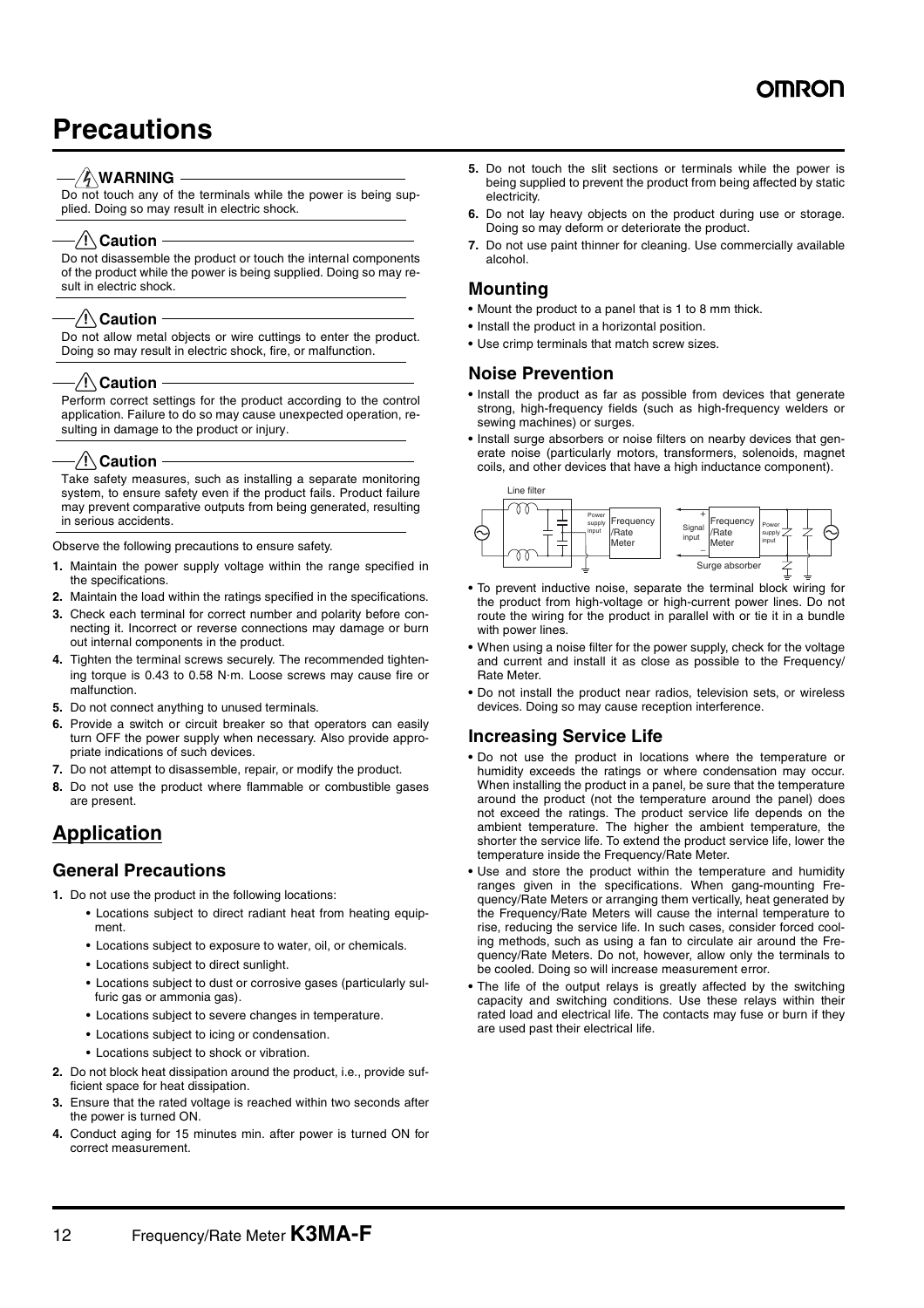# **Operating Procedures**

# ■ **Levels**

"Level" refers to a grouping of parameters. The following table lists the operations that are possible in each of the levels, and the diagram tells how to move between levels. There are some parameters that are not displayed for certain models.

| Level name                | <b>Function</b>                                                                                           | <b>Measurement</b> |
|---------------------------|-----------------------------------------------------------------------------------------------------------|--------------------|
| Protect                   | Setting lockouts.                                                                                         | Continue           |
| Operation                 | Displaying current values, and setting OUT 1/2 set values.                                                | Continue           |
| Initial setting           | Making initial settings of input type, scaling, output operating action, Stopped<br>and other parameters. |                    |
| Advanced-function setting | Setting average processing, display color settings, and other ad-<br>vanced-function parameters.          | Stopped            |



**Note:** The move-to-protect-level time can be set in the advanced-function setting level.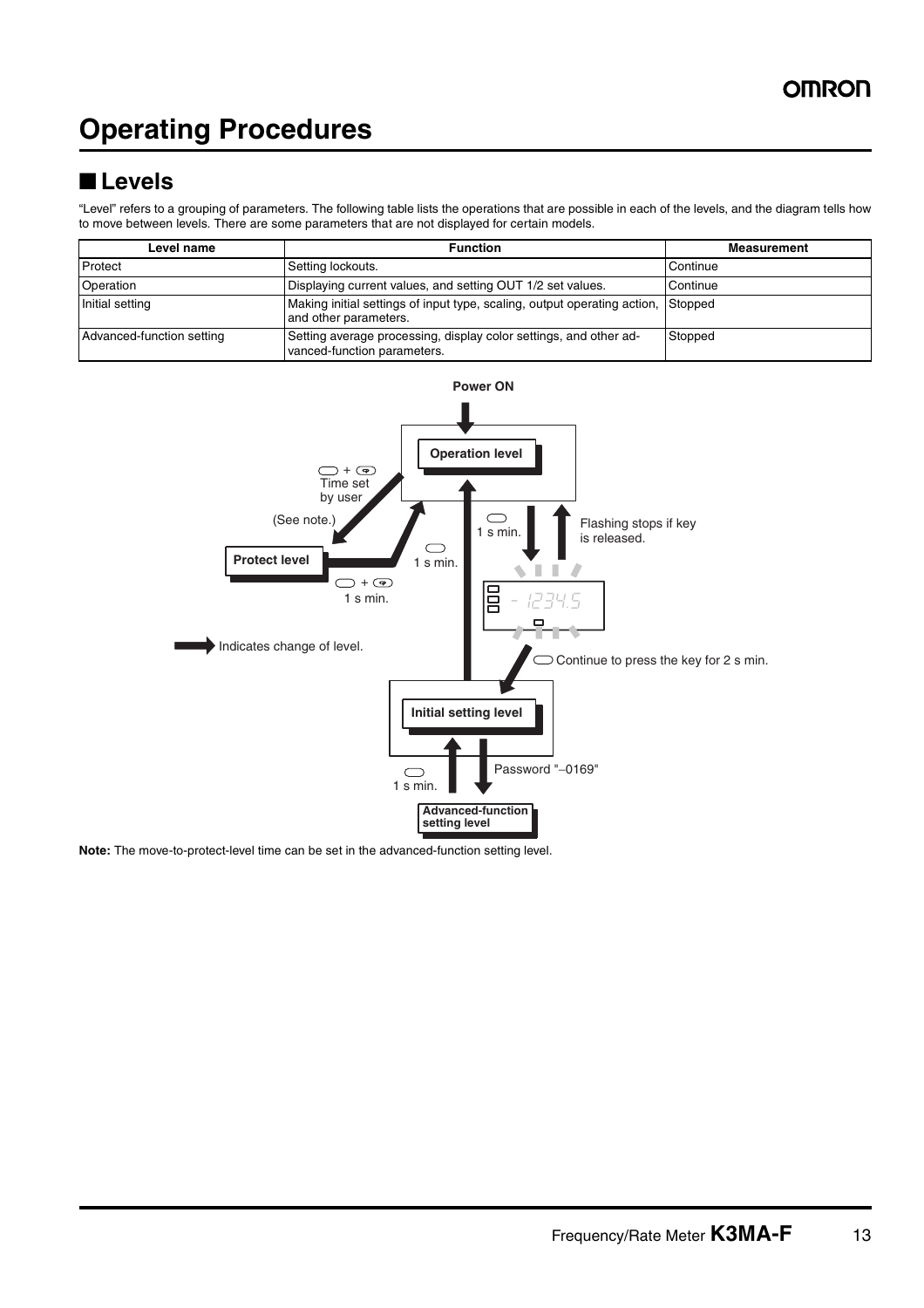### ■ **Parameters**

**Note:** 1. Some parameters are not displayed for certain models.

- 2. The K3MA-F will stop measurement if the level is changed to the initial setting level or the advanced-function setting level.
- 3. If the input range is changed, some parameters are set to default values. Therefore, set the input range first.
- 4. Settings displayed in reversed colors are defaults.

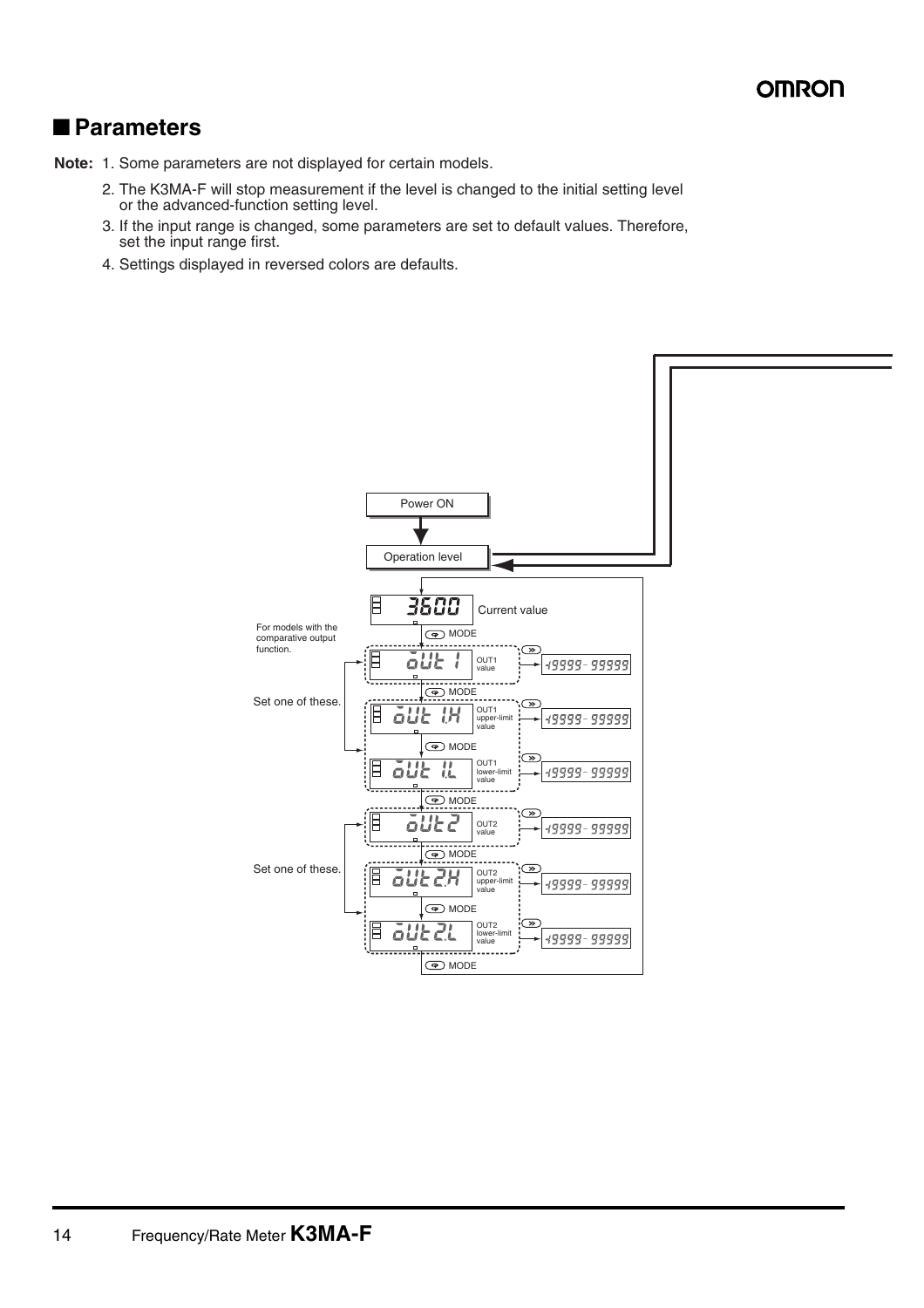

Settings displayed in reversed colors are initial settings.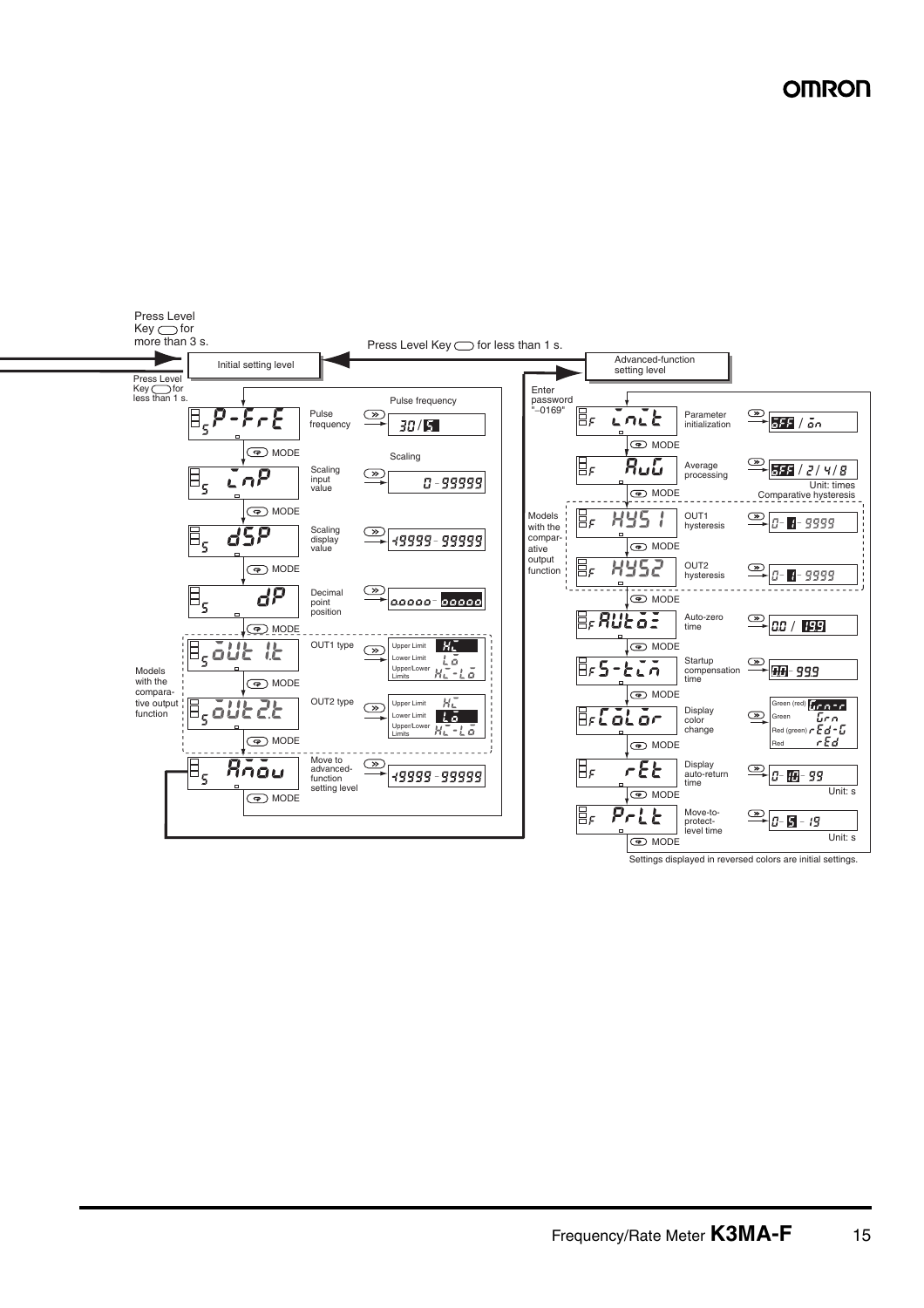Press  $\bigcirc$  Level Key +  $\circledast$  Mode Key for more than 1 s.



### **Operation/Adjustment Lockouts**

Restricts key operations for operation level and adjustment level.

| <b>Parameter</b> | <b>Setting</b> | <b>Operation level</b>          |                      |
|------------------|----------------|---------------------------------|----------------------|
|                  |                | <b>Current value</b><br>display | Set value<br>display |
| āRPE             |                | Allowed                         | Allowed              |
|                  |                | Allowed                         | Allowed              |
|                  |                | Allowed                         | Prohibited           |

**•** Initial setting is 0.

**•** This is not displayed on models with no comparative output function.

### **Setting Level Lockouts**

Restricts shifting to initial setting level or advanced-function setting level.

| <b>Parameter</b> | <b>Setting</b> | <b>Shift to initial</b><br>setting level | <b>Shift to</b><br>advanced-<br>function<br>setting level |
|------------------|----------------|------------------------------------------|-----------------------------------------------------------|
| <b>CEPE</b>      |                | Allowed                                  | Allowed                                                   |
|                  |                | Allowed                                  | Prohibited                                                |
|                  |                | Prohibited                               | Prohibited                                                |

### **Setting Change Lockout**

Restricts setting changes by key operation. When this lockout is set, it is no longer possible to shift to a setting change mode.

| Parameter | <b>Setting</b> | Setting change by key<br>operation |
|-----------|----------------|------------------------------------|
| $U_F P_F$ | āFF            | Allowed                            |
|           | on             | Prohibited                         |

However, all protect level parameters can still be changed.

# ■ **Initial Settings**



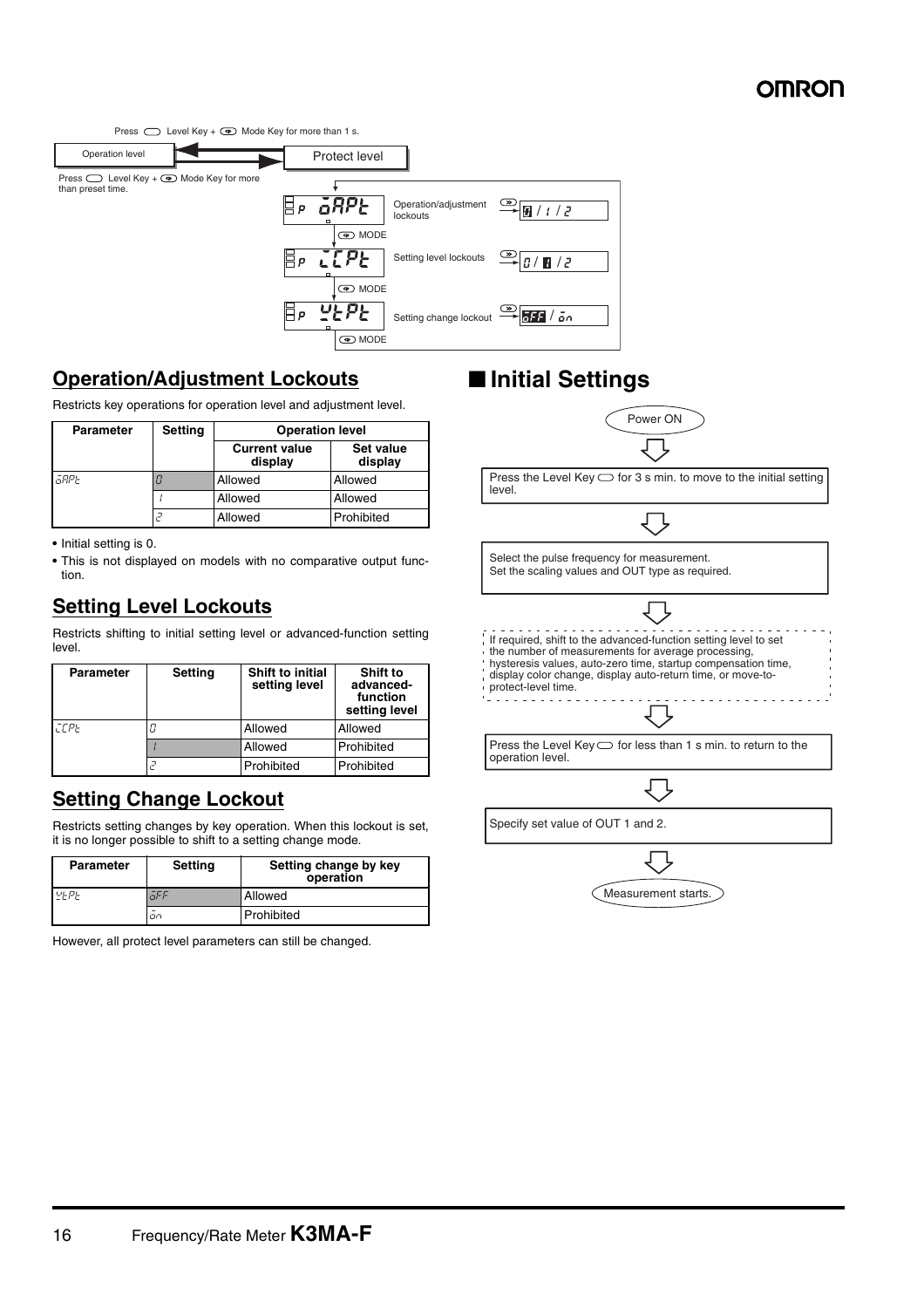# ■ **Setting Example**

### **Initial Settings**

The settings for the following example are shown here.

### **Example: Display conveyor belt feed speed**



Here, the conveyor belt feed speed is to be displayed in units of 0.1 m/min.

**•** Proximity Sensor: E2E-X5E1, NPN output



When displaying a flowrate (e.g., in  $\ell$ min or  $\ell$ h), make the scaling settings after confirming the I/O characteristics of the flowrate sensor. There are flowrate sensors that output analog signals. If this kind of flowrate sensor is used, consider using the K3MA-J.

- **1.** Select the maximum input frequency for the K3MA-F. Set the pulse frequency selection to either 30 Hz or 5 kHz. In the example, this is set to 30 Hz because the conveyor belt is turning at a slow speed.
- Parameter: P-FrE (pulse frequency), Setting value: 30 **2.** Set the scaling. The relationship between the display value and the input value is shown in the following equation.

| Rotations (rpm)           | Frequency input/No. of pulses<br>per rotation $\times$ 60                                                                                                             |
|---------------------------|-----------------------------------------------------------------------------------------------------------------------------------------------------------------------|
| Cycle speed D $(m/min) =$ | Rotations $\times$ roll circumference<br>$1/N \times f \times 60 \times d \times \pi$<br>N: No. of pulses per rotation<br>f: Frequency (Hz)<br>d: Roller diameter (m) |

When the input conditions are applied to this equation, we obtain the following:

Display value =  $1/1 \times f \times 60 \times 0.1 \times \pi$ 

For an input of 1 Hz, the display value is 18.8495 (m/min).

The scaling settings for the K3MA-F must be integers. Also, to decrease error, the scaling value is multiplied by 1,000, to obtain an input of 1000 Hz and a display value of 18850. However, because the display value in this case is displayed to the first decimal place, the scaling is set as shown in the following example so that 18850 is displayed for an input of 100 Hz.

Setting value

- $\bar{L}n^p$  (scaling input value)  $\bar{100}$ <br> $\bar{d}SP$  (scaling display value)  $18850$  $d5P$  (scaling display value)
- $dP$  (decimal point position)  $\cos \theta$
- **Note:** The decimal point position here refers to the position in the number after scaling. When setting the scaling display value, it is necessary to consider the number of digits to be displayed past the decimal point.

### ■ **Troubleshooting**

When an error occurs, error details will be displayed on the main indicator. Confirm the error from the main indicator and take the appropriate countermeasures.

| Level<br>display | <b>Main indicator</b>  | <b>Error contents</b>                           | <b>Countermeasures</b>                                                                                                                                                                                                                        |
|------------------|------------------------|-------------------------------------------------|-----------------------------------------------------------------------------------------------------------------------------------------------------------------------------------------------------------------------------------------------|
| Not lit          | EIII                   | RAM memory error                                | Repair is necessary.                                                                                                                                                                                                                          |
|                  |                        |                                                 | Consult your OMRON sales representative.                                                                                                                                                                                                      |
| 5                | E 111                  | <b>EEPROM</b> memory error                      | When this error is displayed, press the Level Key for 3 sec-<br>onds, and the settings will be restored to the factory set-<br>tings.<br>If the error cannot be recovered, repair is necessary. Con-<br>sult your OMRON sales representative. |
| Not lit          | <b>Flashes 99999</b>   | The scaling display value exceeds 99999.        | Promptly change the input to a value that falls within the<br>specified range.                                                                                                                                                                |
|                  |                        |                                                 | The scaling value may be inappropriate. Review the scal-<br>ing value at the initial setting level.                                                                                                                                           |
| Not lit          | <b>Flashes - 19999</b> | The scaling display value is lower than -19999. | Promptly change the input to a value that falls within the<br>specified range.                                                                                                                                                                |
|                  |                        |                                                 | The scaling value may be inappropriate. Review the scal-<br>ing value at the initial setting level.                                                                                                                                           |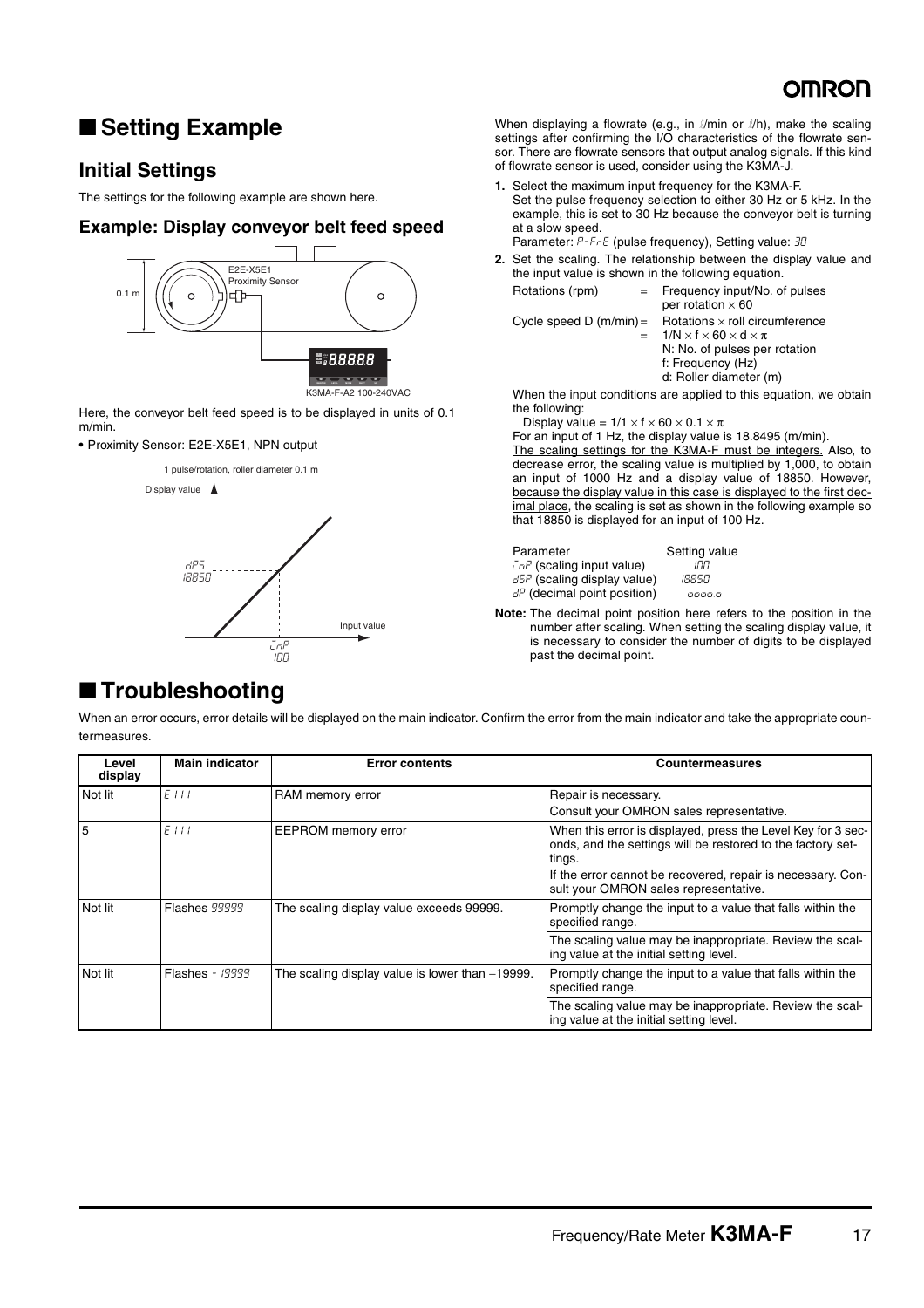# **Warranty and Limitations of Liability**

# ■ **WARRANTY**

OMRON's exclusive warranty is that the products are free from defects in materials and workmanship for a period of one year (or other period if specified) from date of sale by OMRON.

OMRON MAKES NO WARRANTY OR REPRESENTATION, EXPRESS OR IMPLIED, REGARDING NON-INFRINGEMENT, MERCHANTABILITY, OR FITNESS FOR PARTICULAR PURPOSE OF THE PRODUCTS. ANY BUYER OR USER ACKNOWLEDGES THAT THE BUYER OR USER ALONE HAS DETERMINED THAT THE PRODUCTS WILL SUITABLY MEET THE REQUIREMENTS OF THEIR INTENDED USE. OMRON DIS-CLAIMS ALL OTHER WARRANTIES, EXPRESS OR IMPLIED.

# ■ **LIMITATIONS OF LIABILITY**

OMRON SHALL NOT BE RESPONSIBLE FOR SPECIAL, INDIRECT, OR CONSEQUENTIAL DAMAGES, LOSS OF PROFITS, OR COMMER-CIAL LOSS IN ANY WAY CONNECTED WITH THE PRODUCTS, WHETHER SUCH CLAIM IS BASED ON CONTRACT, WARRANTY, NEGLI-GENCE, OR STRICT LIABILITY.

In no event shall the responsibility of OMRON for any act exceed the individual price of the product on which liability is asserted.

IN NO EVENT SHALL OMRON BE RESPONSIBLE FOR WARRANTY, REPAIR, OR OTHER CLAIMS REGARDING THE PRODUCTS UNLESS OMRON'S ANALYSIS CONFIRMS THAT THE PRODUCTS WERE PROPERLY HANDLED, STORED, INSTALLED, AND MAINTAINED AND NOT SUBJECT TO CONTAMINATION, ABUSE, MISUSE, OR INAPPROPRIATE MODIFICATION OR REPAIR.

# **Application Considerations**

# ■ **SUITABILITY FOR USE**

OMRON shall not be responsible for conformity with any standards, codes, or regulations that apply to the combination of products in the customer's application or use of the products.

At the customer's request, OMRON will provide applicable third party certification documents identifying ratings and limitations of use that apply to the products. This information by itself is not sufficient for a complete determination of the suitability of the products in combination with the end product, machine, system, or other application or use.

The following are some examples of applications for which particular attention must be given. This is not intended to be an exhaustive list of all possible uses of the products, nor is it intended to imply that the uses listed may be suitable for the products.

- **•** Outdoor use, uses involving potential chemical contamination or electrical interference, or conditions or uses not described in this catalog.
- **•** Nuclear energy control systems, combustion systems, railroad systems, aviation systems, medical equipment, amusement machines, vehicles, safety equipment, and installations subject to separate industry or government regulations.
- **•** Systems, machines, and equipment that could present a risk to life or property.
- Please know and observe all prohibitions of use applicable to the products.

NEVER USE THE PRODUCTS FOR AN APPLICATION INVOLVING SERIOUS RISK TO LIFE OR PROPERTY WITHOUT ENSURING THAT THE SYSTEM AS A WHOLE HAS BEEN DESIGNED TO ADDRESS THE RISKS, AND THAT THE OMRON PRODUCTS ARE PROPERLY RATED AND INSTALLED FOR THE INTENDED USE WITHIN THE OVERALL EQUIPMENT OR SYSTEM.